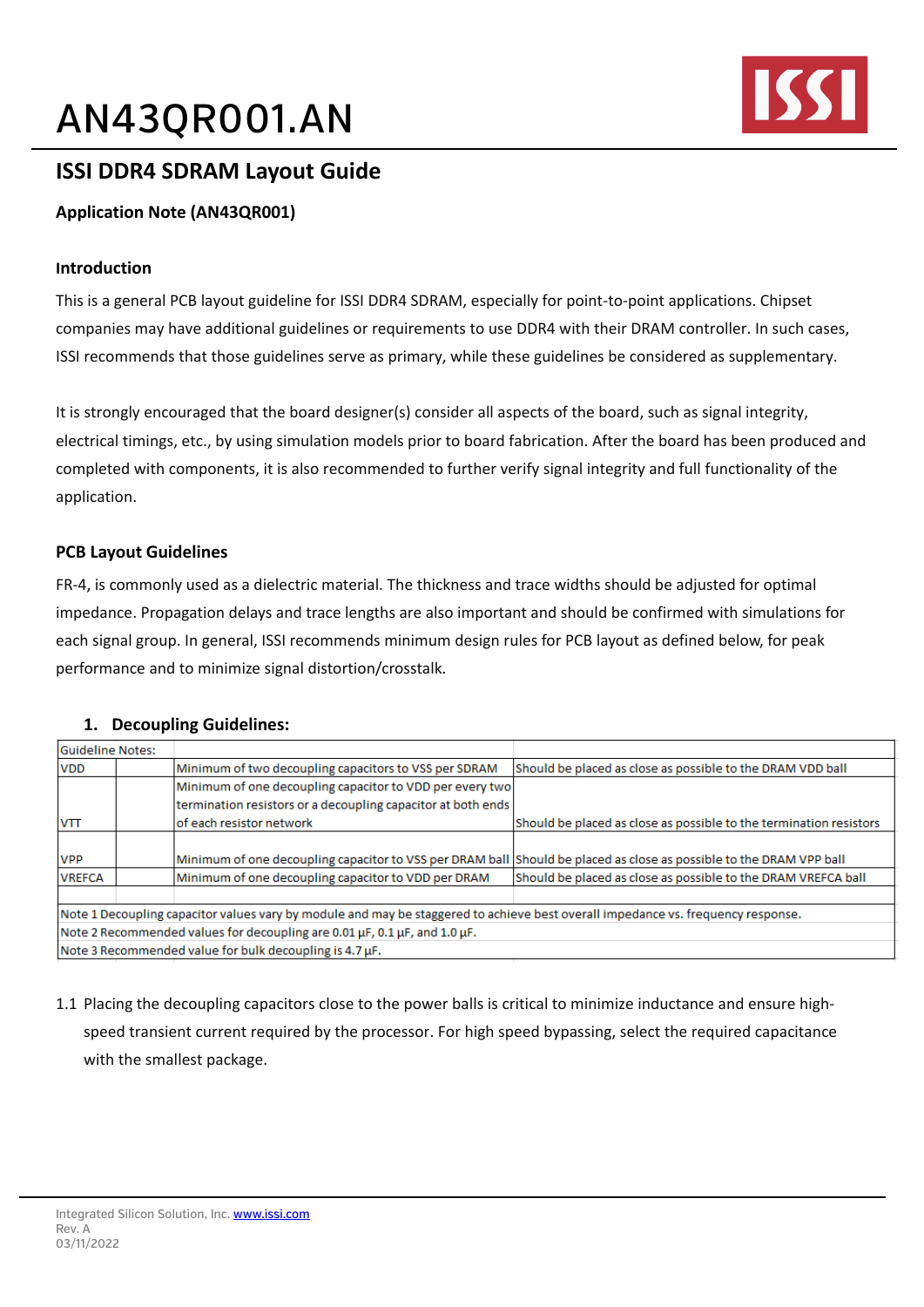# AN43QR001.AN



### **2. Signal Groups:**

Signal Groups are:

2.1 Clock (CK)

2.2 Address, Bank Address, Bank Group, Command and Control (ADD/CMD/CTRL)

2.4 Data Bus (including ECC byte) (DQ)

### **3. Impedance Assignments by Signal Type:**

3.1 Signals from the same Byte group, such as DQS, DM and bits of DQ, should be routed in the same layer, if possible. If a layer transition is necessary, return current paths should be minimized to reduce inductance and impedance discontinuities. Optimizing Stitching VIAs and Bypass Capacitors will also help to minimize impedance discontinuities, which reduces crosstalk and signal distortion.

- 3.2 The DQ/DMI/DQS signals must be routed in inner layers with the same number of VIAs and barrel lengths to minimize trace crosstalk. DQ and DMI traces are recommended to be controlled to ~40Ω
- 3.3 Propagation (Trace) delay must be carefully evaluated and controlled for the respective groups. Package delays should also be included in simulations to insure timing budgets have adequate margin in the application.
- 3.4 Trace impedance recommendations & thickness:

| <b>Signal Type</b> | Impedance                | <b>Trace Width</b> |                       |
|--------------------|--------------------------|--------------------|-----------------------|
|                    |                          | Minimum            | Nominal               |
| <b>CLOCK</b>       | 70 $\Omega$ differential | 0.1 <sub>mm</sub>  | $0.15$ mm - $0.25$ mm |
| ADD/CMD/CTRL       | 40 Ω                     | 0.1 <sub>mm</sub>  | $0.15$ mm             |
| DQ                 | 50 $\Omega$              | 0.1 <sub>mm</sub>  | $0.15$ mm             |
| DQS                | 83 Ω differential        | 0.1 <sub>mm</sub>  | $0.15$ mm             |

Impedances for DDR4:

3.4.1 50  $\Omega$  ± 10% (typically achieved with 0.10 mm trace widths)

3.4.2  $40 \Omega \pm 10\%$  (typically achieved with 0.15 mm trace widths)

Differential impedances for DDR4:

3.4.3 83  $\Omega$  ± 15% (typically achieved with 0.10 mm trace widths with a 0.10 mm space)

3.4.4 70  $\Omega$  ± 15% (typically achieved with 0.15 mm trace widths with a 0.10 mm space)

3.5 The chipset manufacturer requires that each DDR4 package be located within a certain distance. Please contact with chipset vendor for further details.